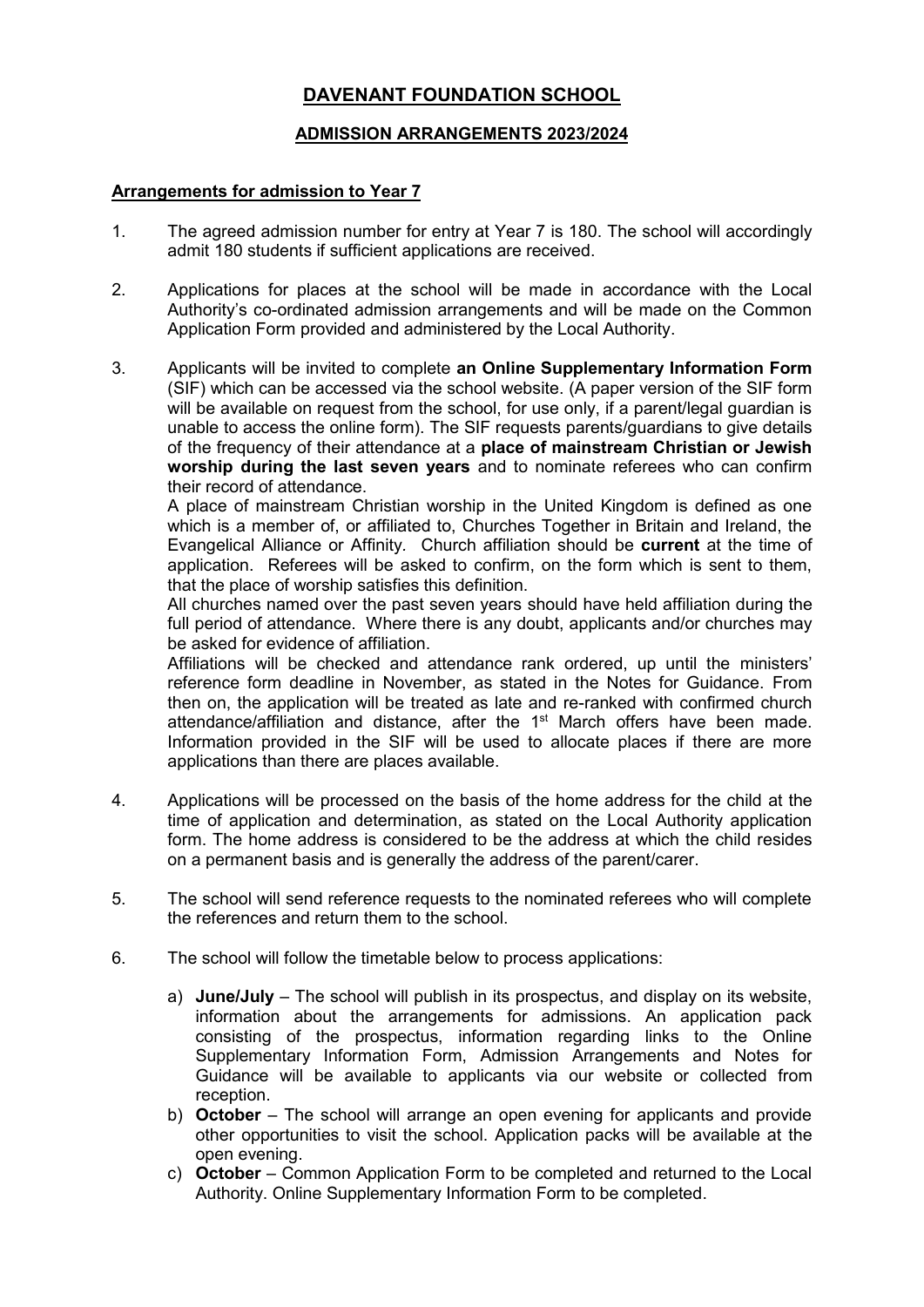- d) **November** Reference requests sent to nominated referees.
- e) **December** Local Authority sends list of all parents who have expressed a preference for the school.
- f) **December** School returns a list of all applications, in rank order based on admissions criteria, to the Local Authority.
- g) **February**  Local Authority applies agreed admissions scheme for all local schools.
- h) **1st March** Offers made to parents.
- 7. Applications will be considered on the basis of a parent's commitment to the Christian or Jewish faith. All applications will be graded according to the frequency and length of attendance at a place of worship, with the attendance over the last 7 years of one parent or a legal guardian counting, based on the information provided. Only one Parent/Legal Guardian's attendance at a place(s) of worship will be requested and references sought for that parent/guardian only.

Each application is given an attendance score which is calculated by awarding:

- 20 points for each year of confirmed weekly attendance
- 10 points for each year of confirmed fortnightly attendance
- 5 points for each year of confirmed monthly attendance
- 1 point for each year of confirmed occasional attendance.

The list of applications will be ranked in order of attendance score.

*In the event that during the period specified for attendance at worship the church or synagogue has been closed for public worship and has not provided alternative premises for that worship, the requirements of these admissions arrangements in relation to attendance will only apply to the period when the church or synagogue, or alternative premises have been available for public worship.* 

- 8. Applications based on attendance at any other non-affiliated church are considered under Criterion 3 of the School's Admission Policy. (see Clause 10. c) below.
- 9. The school will consider all applications for places. Where fewer than 180 applications are received, the school will offer places to all those who have applied.
- 10. Where the number of applications for admission is greater than 180, applications will be considered against the criteria set out below. After the admission of students with Statements of Special Educational Needs or Education, Health and Care Plans where the school is named the criteria will be applied in the order in which they are set out below:
	- a) Children who are looked after, or children who were previously looked after but immediately after being looked after became subject to an adoption, residence, or special guardianship order.
	- b) Children of parents committed to the Christian or Jewish faith, determined by attendance at a place of mainstream Christian or Jewish worship by at least one parent or legal guardian. Preference will be given to the greater number of years attended and frequency of attendance during the last seven years, as confirmed by referees. Where applicants have the same record of attendance, places will be allocated in the following order:
		- 1. Children of members of staff who have been employed at the school for two or more years at the time at which application for admission is made, or who are recruited to fill vacant posts for which there is a demonstrable skill shortage
		- 2. Children with siblings in the school who will still be in the school at the time of proposed admission; and
		- 3. Children living nearest to the school measured in a straight line to the school's address point, as detailed in the Secondary Education in Essex Booklet.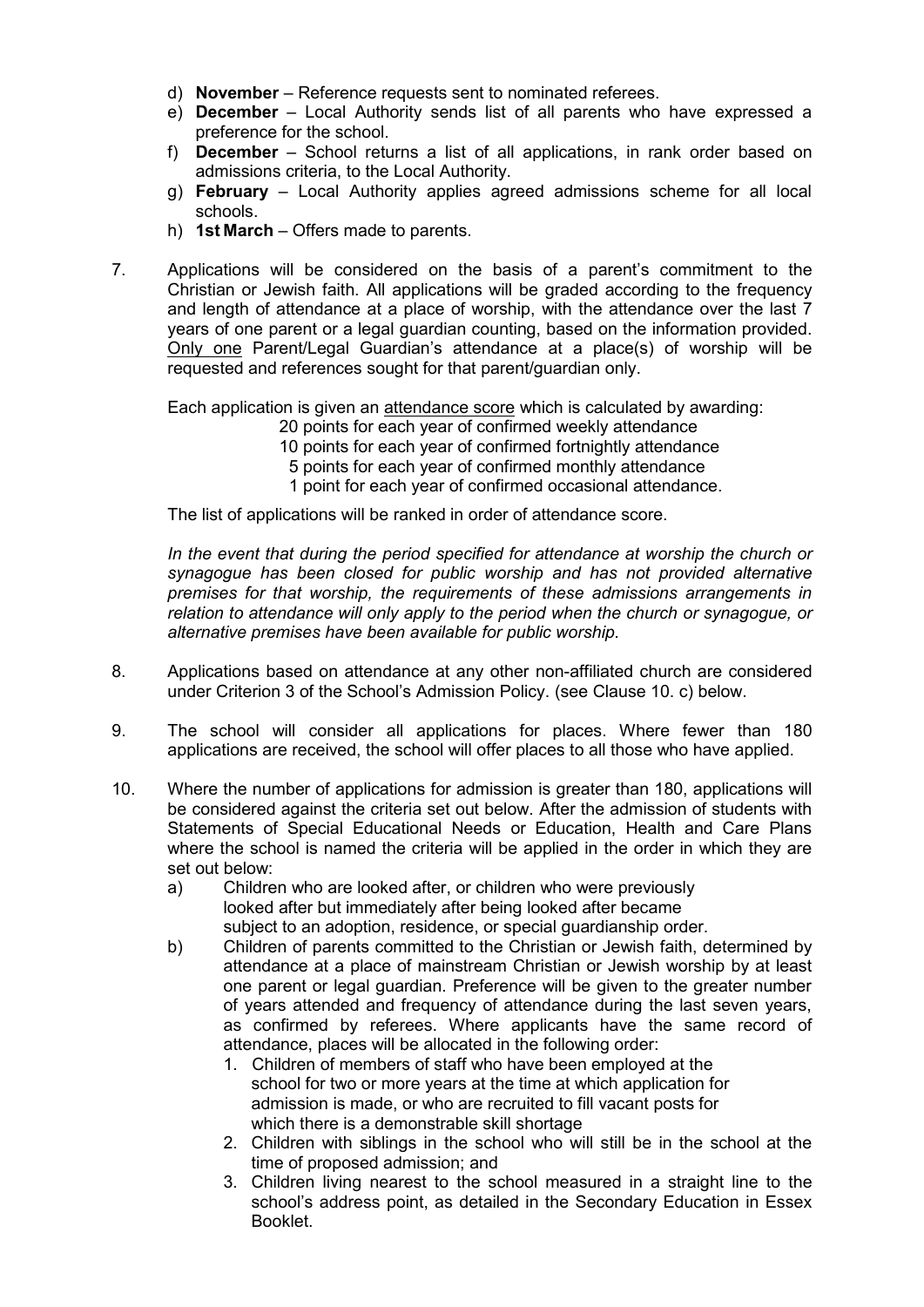- c) Other children, with places allocated in the following order:
	- 1. Children of members of staff who have been employed at the school for two or more years at the time at which application for admission is made, or who are recruited to fill vacant posts for which there is a demonstrable skill shortage
	- 2. Children with siblings in the school who will still be in the school at the time of proposed admission; and
	- 3. Children living nearest to the school measured in a straight line to the school's address point, as detailed in the Secondary Education in Essex Booklet.

A looked after child is a child who is in the care of a Local Authority or is being provided with accommodation by a Local authority in the exercise of their social services functions.

Straight line distances are calculated electronically by the Local Authority using data provided jointly by the Post Office and Ordnance Survey.

- 11. The Admissions Committee may, in exceptional individual family circumstances which are fully supported by independent evidence provided at the time of application, consider an application which does not meet the criteria set out in paragraph 10 above. Supporting paperwork in this regard must be clearly marked **'Consider under Clause 11'** and sent to the School Admissions Officer.
- 12. A relevant **sibling** is a child who has a brother, sister, adopted brother or sister, stepbrother or stepsister living in the same family unit in the same family household and address who attends Davenant in any year group excluding the final year. Biological and adopted siblings who attend Davenant in any year group excluding the final year will also be treated as siblings irrespective of place of residence. A sibling link to a child in Year 11 or Year 12 at the time of application and determination will be taken to exist where there is a reasonable expectation that the child will be returning to the school for a post 16 course of study. Children residing in the same household as part of an extended family, such as cousins, will not be treated as siblings.
- 13. Since residency is relevant to an application for a place at the school, applicants will be required to provide proof of their home address when they complete their Supplementary Information Form (SIF). This must be a copy of each of the following:
	- council tax notification
	- child benefit statement or child tax credits or medical card/letter
	- two utility bills dated within the previous three months

Where there is reasonable doubt as to the validity of a home address, the school reserves the right to take additional checking measures. If a place at the school is secured through false information regarding a home address, the offer of a place may be withdrawn.

- 14. Following the allocation of places on  $1<sup>st</sup>$  March, the Local Authority will operate a waiting list based on the rank ordered list until the start of the academic year in September. Places that become available will be allocated from the waiting list. Waiting list positions can change, for example, as a result of an offer of a place being made or as new applications for the school are received. It is therefore possible that a child's position on a waiting list could move down as well as up as each added child will require the list to be ranked again in line with the oversubscription criteria.
- 15. After the start of the academic year, the school will maintain the waiting list for the duration of the Autumn term. Beyond this period, the school will continue to maintain a waiting list for children whose parents indicate in writing that they wish their child to remain on the list. Each added child will require the list to be ranked again in line with